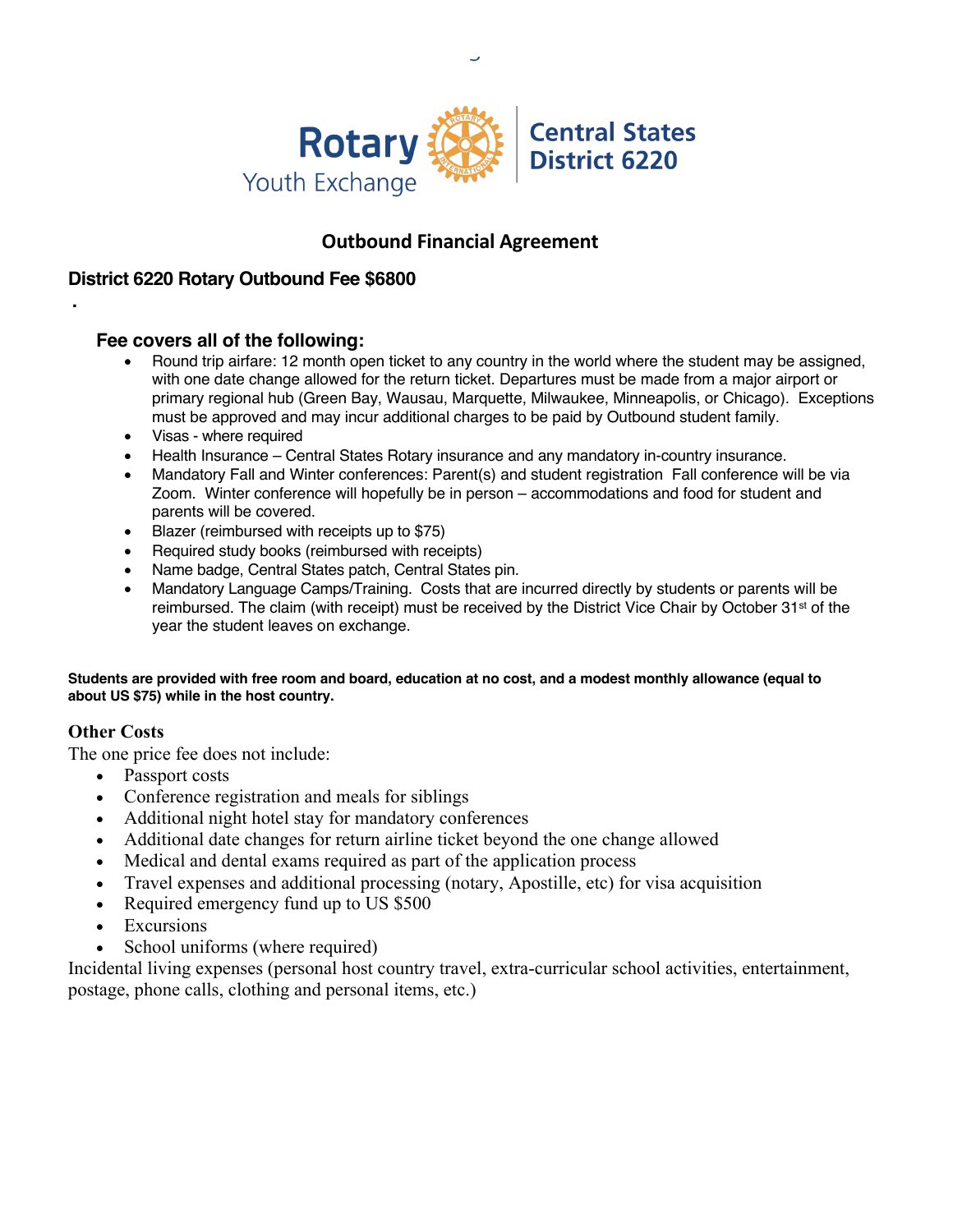## **Payments**

| First payment due by October Conference                    |       | \$500   |
|------------------------------------------------------------|-------|---------|
| Second payment postmarked by November 30 <sup>th</sup> *** |       | 1,100   |
| Third payment due at Winter Conference                     |       | 2,600   |
| Final payment postmarked by May $1$ <sup>****</sup>        |       | 2,600   |
|                                                            | Total | \$6.800 |

\*\*\*Mail payment and signed Financial Agreement to **Sandy Testin RYE District 6220 Vice Chair 218 E Lake Street Waupaca, WI 54981**

- Payment by personal check or money order payable in U.S. funds to **District 6220 RYE Program** Payments are non-refundable (Refund Exception for "Alternate" OB students who cannot be placed)
- Credit Cards Accepted: VISA, MasterCard, Discover, American Express + 3.5% processing fee
- A fee of US \$25 will be assessed for NSF checks. A fee of \$25 will be assessed for late payments.
- Airline tickets will not be issued until full payment has been received.
- Any costs related to an early return home or other unusual costs of the student will be the responsibility of the student's parents. A major increase in airfares or other costs that could not be covered with Youth Exchange Committee reserve funds could possibly result in a small additional cost to each student, however this is extremely unlikely.